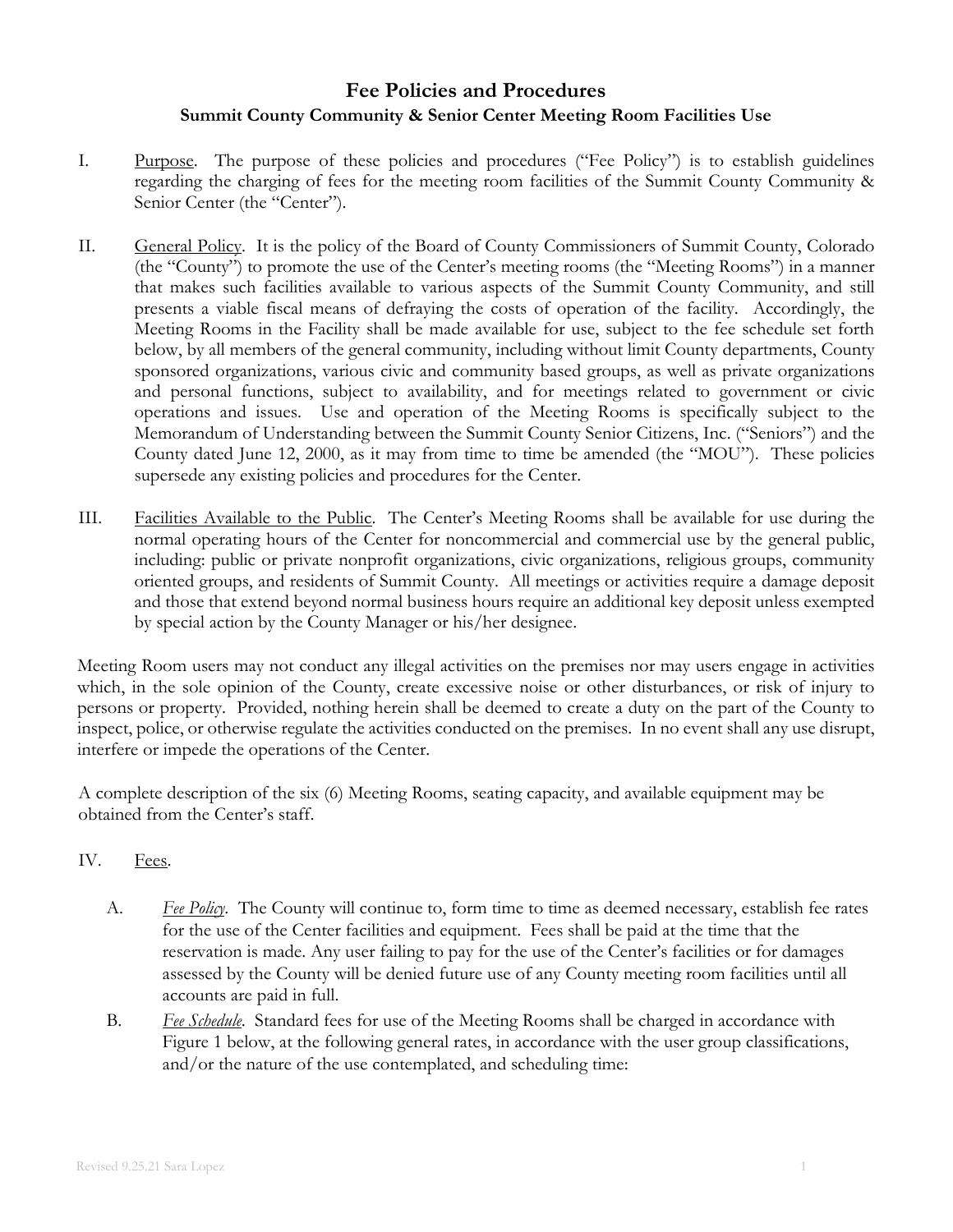| Type of<br>Group/Events                                                                                        | <b>Examples</b>                                                                                                                                                                                                                                       | <b>Hourly Room Fee:</b>                                                                                                                                                                                        |
|----------------------------------------------------------------------------------------------------------------|-------------------------------------------------------------------------------------------------------------------------------------------------------------------------------------------------------------------------------------------------------|----------------------------------------------------------------------------------------------------------------------------------------------------------------------------------------------------------------|
| Deposits                                                                                                       | Meeting Room Rentals or Kitchen Use                                                                                                                                                                                                                   | Room/Key deposit for<br>damages:<br>• \$100 meetings & trainings<br>• \$300 parties & large events<br>• \$500 events including kitchen<br>rentals for damages or<br>unsatisfactory cleanliness,<br>after event |
| <b>County Organizations</b>                                                                                    | Ambulance Training; Manager's<br>Meetings; Voting                                                                                                                                                                                                     | No Charge                                                                                                                                                                                                      |
| <b>Summit County Senior</b><br>Citizens, Inc. Events                                                           | Services; Programs; Events; Meals,<br>Rummage Sale                                                                                                                                                                                                    | No Charge                                                                                                                                                                                                      |
| <b>County Sponsored</b><br><b>Organizations and Youth</b><br>Oriented Groups/<br>Governmental<br>Organizations | County Sponsored or Funded<br>Organizations; Board Meetings;<br>Community Events                                                                                                                                                                      | \$10/hour/room                                                                                                                                                                                                 |
| <b>Non Profits Summit</b><br>County                                                                            | Non Profits within Summit County                                                                                                                                                                                                                      | $$10/hour M-F$<br>\$25/hour Sat. & Sun.                                                                                                                                                                        |
| <b>Community and Civic</b><br>Groups                                                                           | Community Events; Governmental<br>Information; Educational Programs; Public<br>Health Trainings or Events; events which<br>are primarily intended to provide a direct<br>public benefit to the Summit County<br>community, its residents and visitors | \$10/ hour/room (weekdays)<br>\$25/ hour/room (weekend)                                                                                                                                                        |
| <b>Other Organizations and</b><br>Private/Commercial<br>Events                                                 | Commercial Use; For-Profit Business;<br>Campaign activities; HOA's;<br>Owners/Shareholders Meetings; Private<br>Parties; Weddings                                                                                                                     | \$50/hour/room<br>Subject to availability, with<br>priority given to the other<br>categories herein.                                                                                                           |
| <b>Event Management</b><br><b>Services</b>                                                                     | Set-up, take-down, kitchen use,<br>additional staffing; AV; Technology                                                                                                                                                                                | Service Fee based on actual<br>costs                                                                                                                                                                           |

The determination as to the type of group any user is categorized in, and the fee rate assigned to that group, shall be made by Center staff based upon analysis of the function of the subject group and the nature of the event proposed, in light of all available information including the representations made by users in their request for use. All County facilities within Summit County shall be equally available and accessible to all persons without regard to race, color, creed, national origin, religion, sex, political ideology or any other similar factor.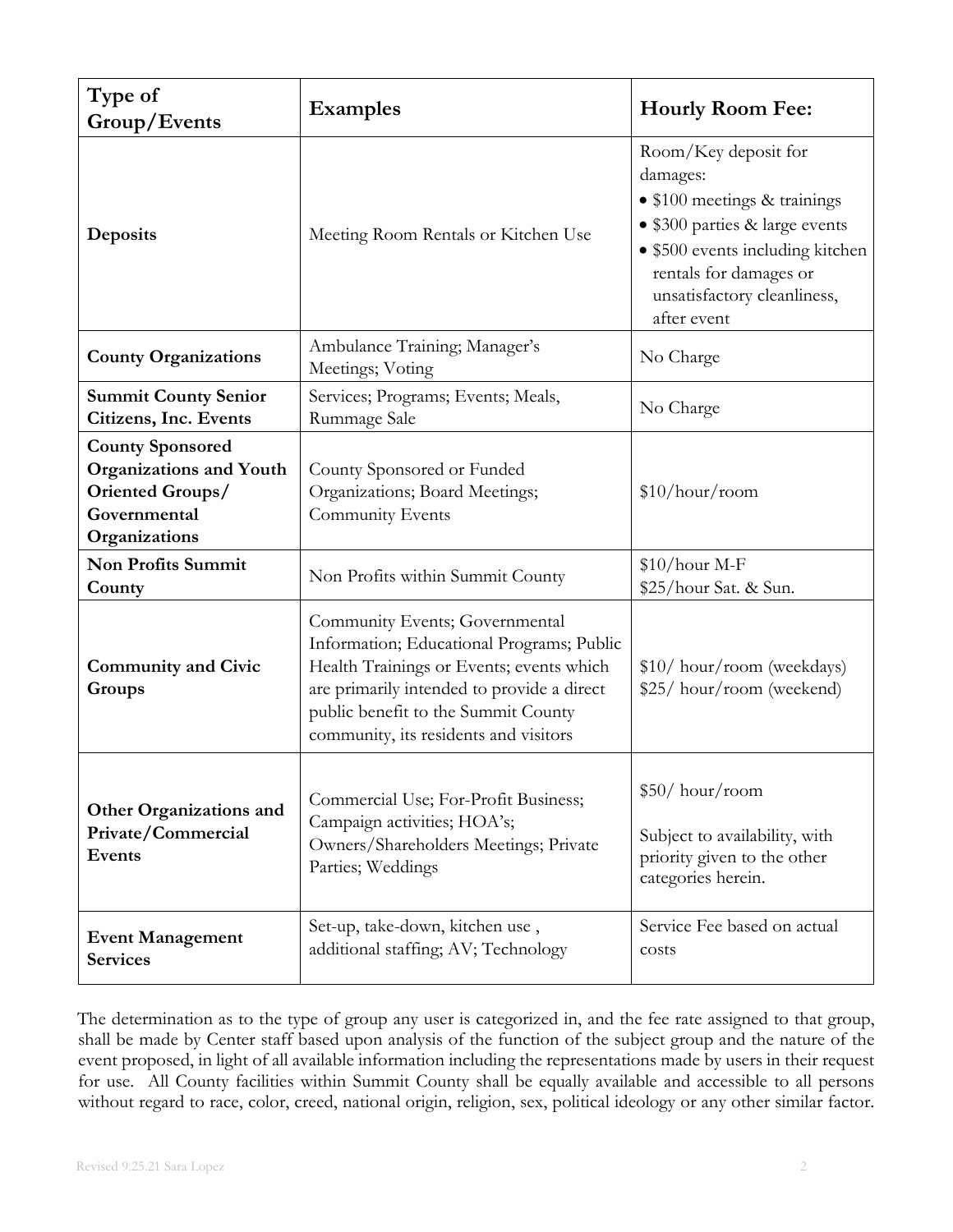Said determination shall be implemented in a content neutral manner without any distinction based upon the political, religious, or social philosophies of the user.

- C. *Definitions*: for the purpose of this Fee Policy, and the fee schedule set forth in Figure 1 above, the following definitions shall apply:
	- 1. **Campaign Events/Fundraisers** any event from a political party, candidate for public office, or elected official that is conducted for the direct or indirect purpose of raising funds for campaign purposes, for political rallies, or other activities not directly related to the governmental role of such elected official. In order to fully comply with the Colorado Fair Campaign Practices Act, C.R.S. §145-101, et. seq., avoid the appearance of County endorsement or favoritism of any political content, and minimize the chance of abuse and the risk of imposing upon an unwilling audience, any event by any elected official or political party conducted within three months of a general election, or within the period between a primary election and a general election, shall be automatically classified as a campaign event, and fees for such event shall be charged accordingly.
	- 2. **Community and Civic Groups** any group which has a focus of providing any noncommercial services, benefits, education or some other direct relationship to the immediate needs and interests of the Summit County community at large, its residents and visitors, including without limitation events held by religious organizations, educational entities, local political parties, and public health organizations, provided said events are not conducted for any commercial or for profit purposes or means, and are not considered to be campaign events. This category may include non-profit organizations/events, which are primarily intended to provide a direct public benefit to the Summit County community, its residents and visitors.
	- 3. **County Organizations** shall mean the Summit County Government, including any Department, Division, or direct agent or representative of the Summit County Government, or any group under the administrative control and discretion of the Summit County Government, including by means of example but not exclusion the Board of County Commissioners, any County Planning Commission, the Summit County Sheriff's Office or any sub-group or task force administrated by the Sheriff's Office, the Summit County Clerk and Recorder, and any programs administrated by the Summit County Department of Social Services.
	- 4. **County Sponsored Organizations** –shall mean any organizations receiving direct funding or other direct sponsorship and/or support from the Summit County Government, including without limit the Summit County Community Care Clinic, the Summit County Referendum 1(A) Child Care Advisory Board, or other such groups carrying on tasks of some public nature at the direct or indirect behest of the County.
	- 5. **Evening/Weekend Hours**  shall mean any hours before or after standard Center front desk business hours on any weekday, Monday through Friday, and any hours on any Saturday or Sunday or County recognized Holiday.
	- 6. **Governmental Organizations** shall reference any governmental organizations that are not either County Organizations or County Sponsored Organizations, including without limitation any Town Governments, the Summit Combined School District, any other Special District, any Divisions or Departments of the of the State of Colorado, including the Colorado Department of transportation and the Colorado State Patrol, and any elected official conducting any event for the purposes of discussing governmental matters with their constituents, that is not intended for or defined as a campaign or fundraising event.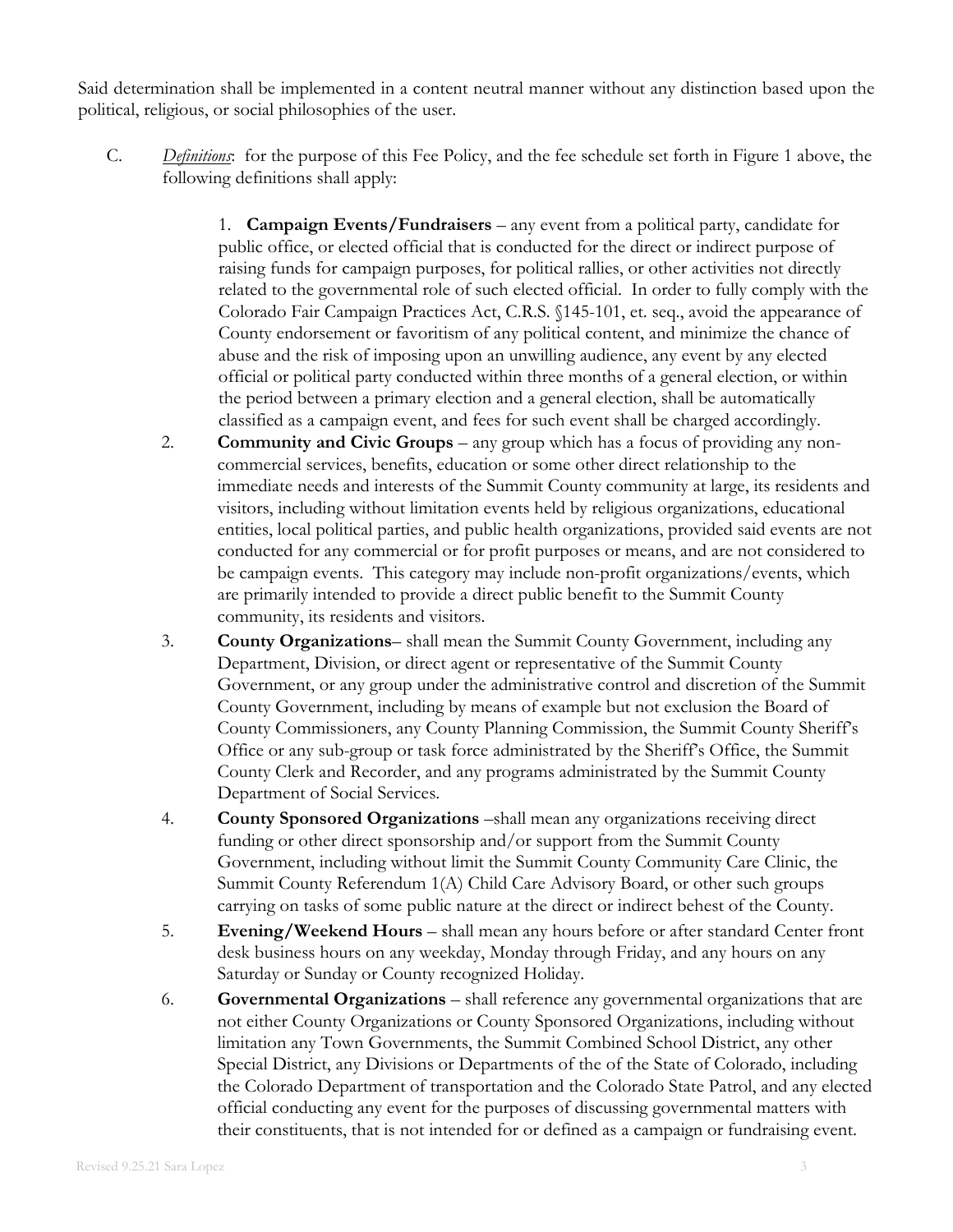7. **Private/Commercial Events** – any event that is neither County funded or administered, that also does not qualify as a community/civic event, or conducted by any group not deemed to be a community/civic group, and that is held for purposes of private enjoyment, such as wedding celebrations or family reunions, non-profit organizations having no primary purpose or function related to the Summit County community, or commercial purposes, including for profit endeavors that include on- site sales, commitment of funds, or marketing of any product or service or good. All commercial uses are subject to availability, with priority given to the other categories herein in the case of any scheduling conflicts.

- 8. **Summit County Senior Citizens, Inc. Events –** shall contemplate any event sponsored or administrated directly by the Summit County Senior Citizens, Inc. ("Seniors"), provided such use is allocated in accordance with the MOU. It is herein recognized that any such event may also be classified under any other category contemplated in Figure 1 but that notwithstanding such classification, provided such events are sponsored or administrated directly by the Seniors, no fee shall be charged by the County for such event.
- 9. **Youth oriented groups –** any groups that have a primary purpose of providing civic or social activities to the youth (ages of 18 or lower) of the Summit County community, including boy scouts or girl scouts, any youth sports leagues, or any other function or event that is not for any profit and is designed for participation by youth in the community.
- D. *Additional charges*. In addition to the general use fee rates set forth in Figure 1 above, any user of the Meeting Rooms is responsible for all costs and responsibilities of setting up and breaking down said rooms for the use contemplated, and County reserves the right in any circumstance to charge any use its actual costs for additional event services, provided by County directly or through the use of a third party contractor, for any user, including the following:
	- 1. Meeting room set up;
	- 2. Meeting room break down and/or cleaning;
	- 3. Kitchen management or clean up;
	- 4. A standard rate for significant use of kitchen facilities;
	- 5. Audio/Visual and/or Technology equipment, training, and/or service
	- 6. Parking attendants or special uses of parking lot
	- 7. Additional staffing demands;
	- 8. Security;
	- 9. Damage to any Meeting Room equipment, fixtures, or the facility itself;
	- 10. All other costs incurred as a result of the use of the Meeting Room, beyond standard wear and tear of such Meeting Rooms or incidental expenses in the operation thereof (i.e., standard utility costs, regularly scheduled cleaning, etc.).
- V. Denial of Request. The County reserves the right to refuse approval for the use of the Meeting Rooms by any user or user group when it is deemed that such action is consistent with these policies, necessary and in the interest of the public health, safety and welfare. The use of the Meeting Rooms may also be denied for the following reasons: